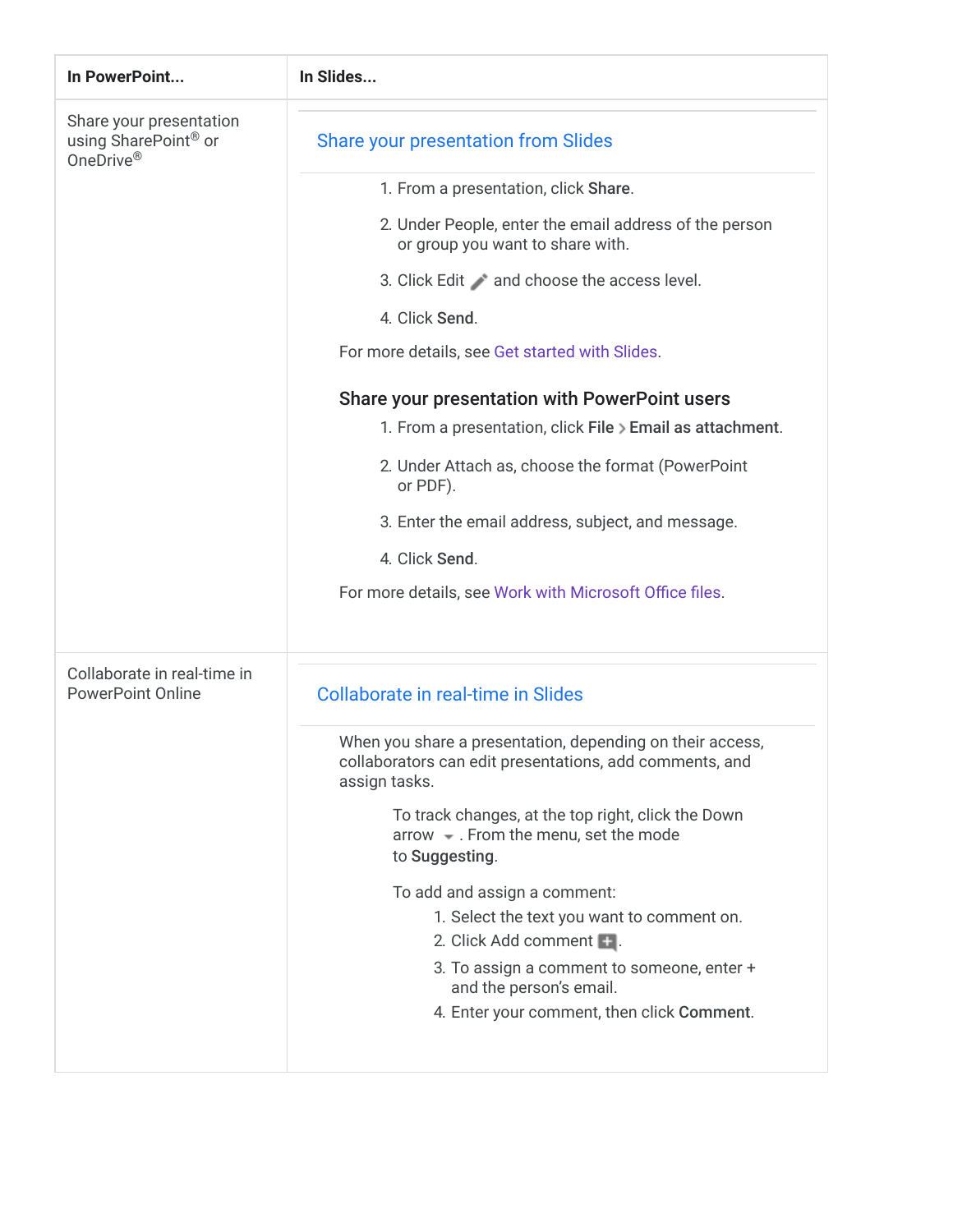| In PowerPoint                                              | In Slides                                                                                 |
|------------------------------------------------------------|-------------------------------------------------------------------------------------------|
| Access version history in<br><b>SharePoint or OneDrive</b> | <b>Access version history in Slides</b>                                                   |
|                                                            | 1. Select File > Version history > See version history.                                   |
|                                                            | 2. Click a time stamp to see a previous version of the<br>file.                           |
|                                                            | 3. (Optional) Do any of the following:                                                    |
|                                                            | To make a previous version the active version,<br>at the top, click Restore this version. |
|                                                            | To name a previous version, click More $\Rightarrow$<br>Name this version.                |
|                                                            | To make a copy of a previous version, click<br>More $\frac{1}{2}$ > Make a copy.          |
|                                                            | For more details, read See changes to your Drive files and<br>folders.                    |
| Track recent activity in a<br>presentation                 | Track activity in a presentation                                                          |
|                                                            | From a presentation you own or have edit access to,<br>click Tools > Activity dashboard.  |
|                                                            | For more details, read See changes to your Drive files and<br>folders.                    |
| Open a PowerPoint<br>presentation                          | <b>Open a PowerPoint presentation</b>                                                     |
|                                                            | 1. In Drive, double-click a PowerPoint file.                                              |
|                                                            | A preview of your file opens.                                                             |
|                                                            | 2. At the top, click Open with Google Slides.                                             |
|                                                            | Any changes you make are saved to the original Microsoft<br>Office file.                  |
|                                                            | For more details, see Work with Microsoft Office files.                                   |